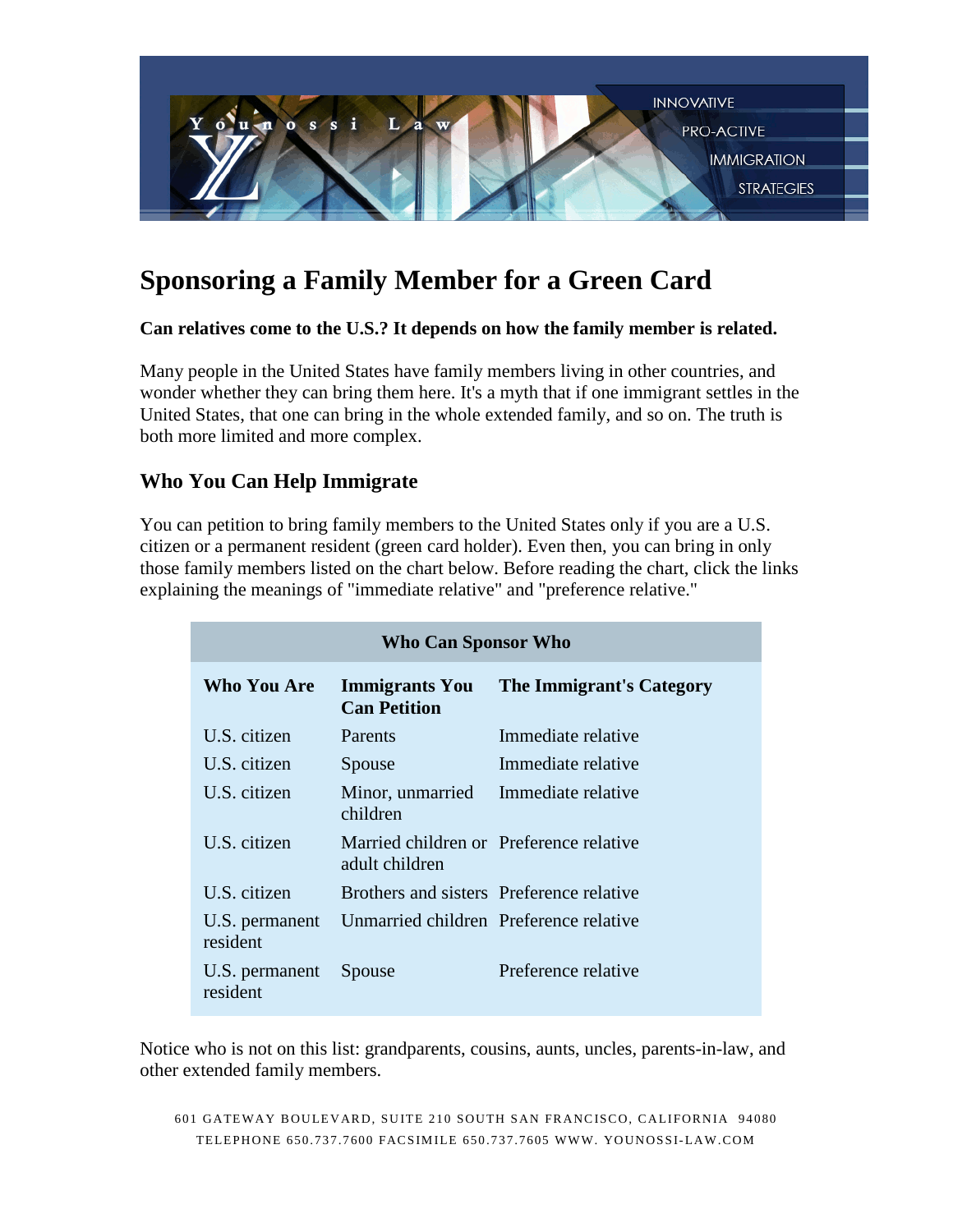

However, if allowed to immigrate to the United States, most of the people on the above list will be permitted to bring their own spouses and children with them. And it is true that once someone has a green card, they can sponsor other people on the list.

## **How Long Must Relatives Wait?**

Immediate relatives can get green cards without worrying about waiting periods or numerical limits. Preference relatives may have to wait between approximately one and 23 years before being allowed to apply for their visa or green card.

Also, only a certain percentage of the green cards go to any one country each year. That means if a particularly high number of people from certain countries submit petitions - as is often the case with India, Mexico, China, and the Philippines -- their family members end up waiting even longer than others.

Because of the annual limits on how many green cards (immigrant visas) are given out, and the unpredictability of how many people submit petitions each year, no one can say exactly how long each applicant will wait.

As a general rule, applicants in higher preference categories wait less time. The average wait these days from most countries (excluding India, Mexico, China, and the Philippines) is as follows:

| <b>Current Average Waiting Period</b>                |                               |                                                                                    |  |
|------------------------------------------------------|-------------------------------|------------------------------------------------------------------------------------|--|
| <b>Type of Preference</b><br><b>Relative</b>         | <b>Preference</b><br>Category | <b>Average Wait</b>                                                                |  |
| Adult, unmarried<br>children of U.S.<br>citizens     | First<br>preference           | Six years                                                                          |  |
| Spouses or children of Second<br>permanent residents | preference                    | Five years for spouses and for<br>minor children; nine years for<br>adult children |  |
| Married children of<br>U.S. citizens                 | Third<br>preference           | Nine years                                                                         |  |
| Brothers and sisters of Fourth                       |                               | Eleven years                                                                       |  |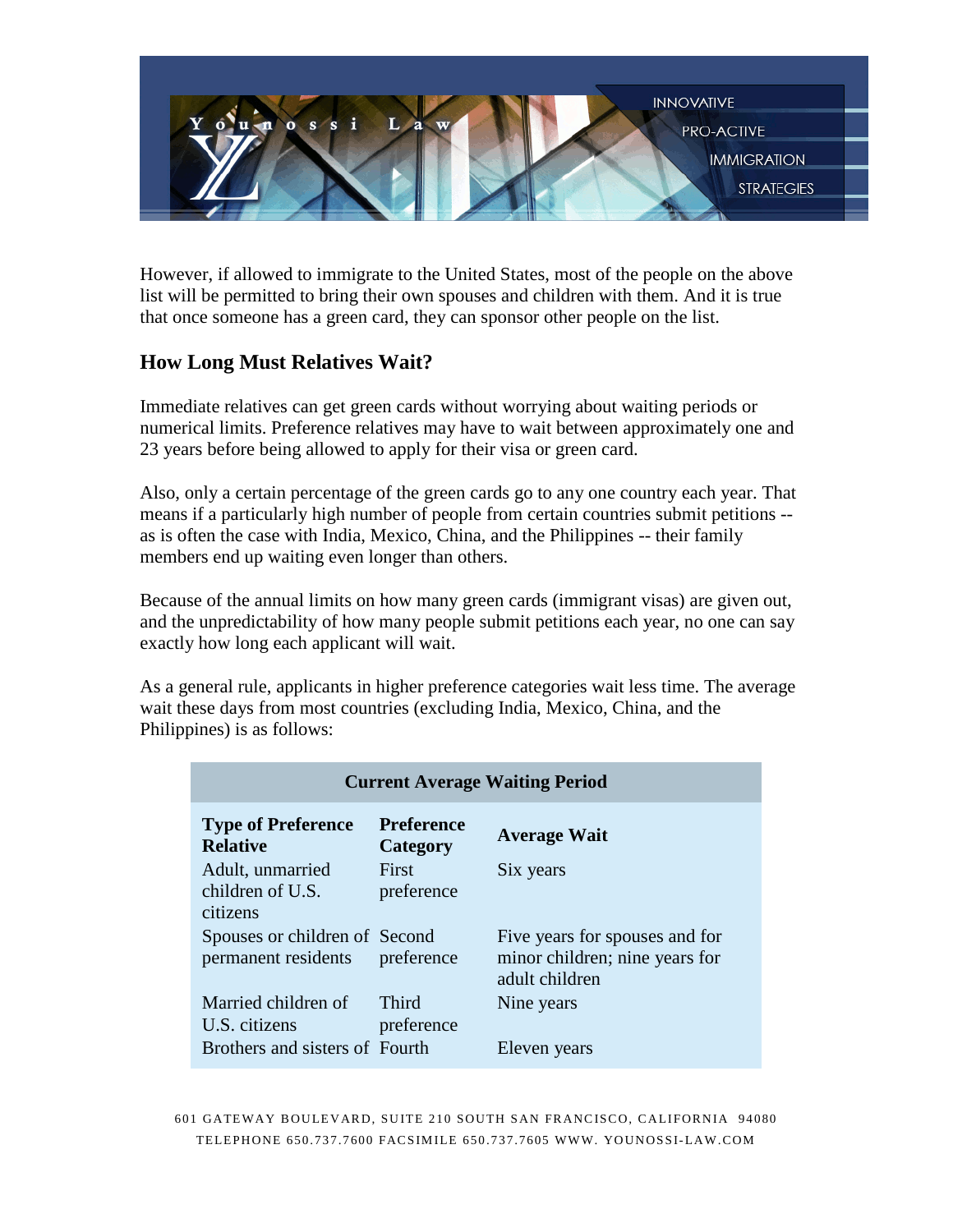

U.S. citizens preference

The longest waits are endured by siblings of U.S. citizens from the Philippines - currently a staggering 23 years.

## **How to Start the Application Process**

The family member who you will sponsor will have to go through a multi-step application process. It's your job as a U.S. citizen or green card holder to start the process, by submitting a visa petition. Your family member can't enter the U.S. until both the petition and subsequent applications have been approved.

#### **Sponsor vs. Petitioner**

Although the term commonly used to describe a U.S. citizen or resident who helps someone immigrate is "sponsor," this isn't the technical term. You "petition" for your family member, so you're a "petitioner." Your incoming family member is called a "beneficiary."

## **Strategies for Success**

There are some important steps you can take to speed up your family member's progress toward a green card.

## **Apply for U.S. Citizenship**

If you are a U.S. permanent resident, not a citizen, you can help by applying for citizenship as soon as you're eligible. That's usually five years after getting your green card.

As soon as you're a citizen, your family members can move to a speedier immigration category. For example, your spouse would become an "immediate relative," and could apply for a green card right away. Your parents would go from having no immigration rights to being immediate relatives, and your children would become immediate relatives or move to higher preference categories, depending on their age and whether they are married.